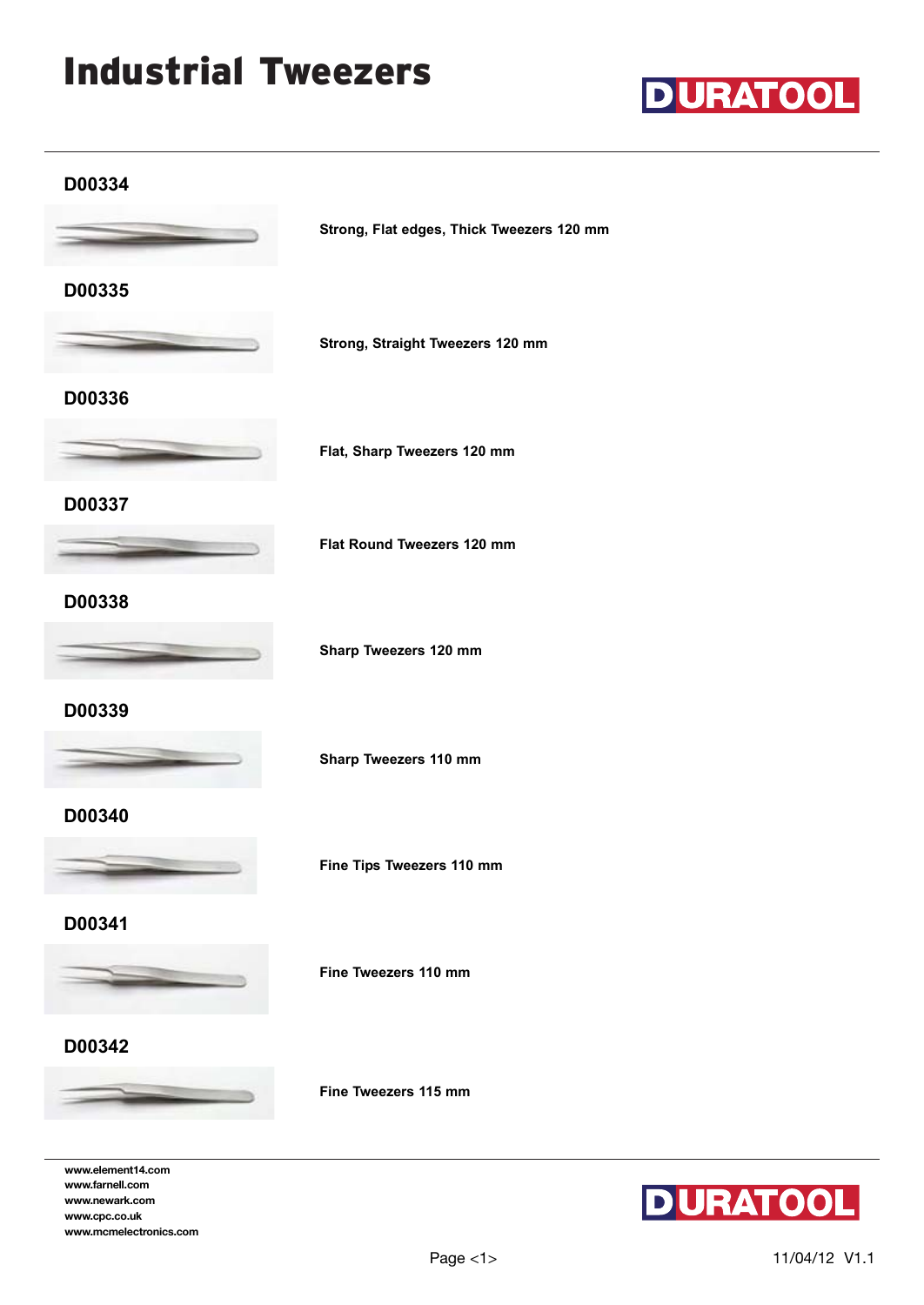# Industrial Tweezers



#### **D00343**



**D00344**



**As 7 but Stronger 115 mm**

**Curved Fine Tweezers 115 mm**

# **D00345**



**General Purpose Straight Tweezers**

### **D00346**



**Strong Tips, Serrated Grip Tweezers**

### **D00347**



**General Purpose Straight Tweezers 130 mm**

**D00348**



**Long Fine tips Tweezers 150 mm**

#### **D00349**



**www.element14.com www.farnell.com www.newark.com www.cpc.co.uk www.mcmelectronics.com** **Kit of 00.SA, 2A.SA, 3C.SA, 5.SA, 7.SA**

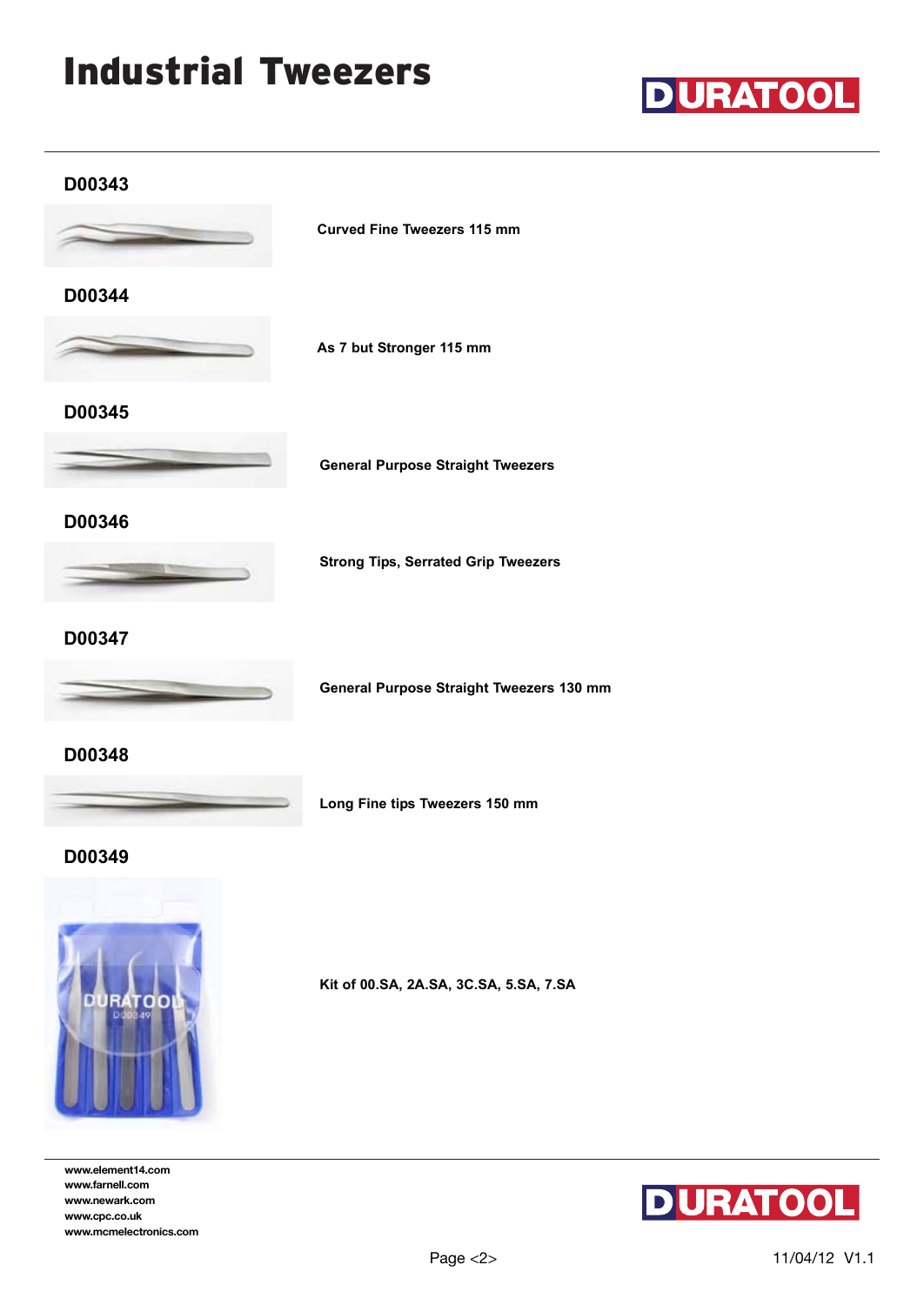# Industrial Tweezers



#### **Part Number Table**

| <b>Description</b>          | <b>Part Number</b> |
|-----------------------------|--------------------|
| Tweezer, Type 00 SA, 120 MM | D00334             |
| Tweezer, Type 1 SA, 120 MM  | D00335             |
| Tweezer, Type 2 SA, 120 MM  | D00336             |
| Tweezer, Type 2A SA, 120 MM | D00337             |
| Tweezer, Type 3 SA, 120 MM  | D00338             |
| Tweezer, Type 3C SA, 110 MM | D00339             |
| Tweezer, Type 4 SA, 110 MM  | D00340             |
| Tweezer, Type 5 SA, 115 MM  | D00341             |
| Tweezer, Type 5A SA, 115 MM | D00342             |
| Tweezer, Type 7 SA, 115 MM  | D00343             |
| Tweezer, Type 7A SA, 115 MM | D00344             |
| Tweezer, Type AA SA, 130 MM | D00345             |
| Tweezer, Type AC SA, 110 MM | D00346             |
| Tweezer, Type MM SA, 130 MM | D00347             |
| Tweezer, Type SS SA, 140 MM | D00348             |
| Tweezer Set, SA, 5PCS       | D00349             |

Important Notice : This data sheet and its contents (the "Information") belong to the members of the Premier Famell group of companies (the "Group") or are licensed to it. No licence is granted for the use of<br>it other than

**www.element14.com www.farnell.com www.newark.com www.cpc.co.uk www.mcmelectronics.com**